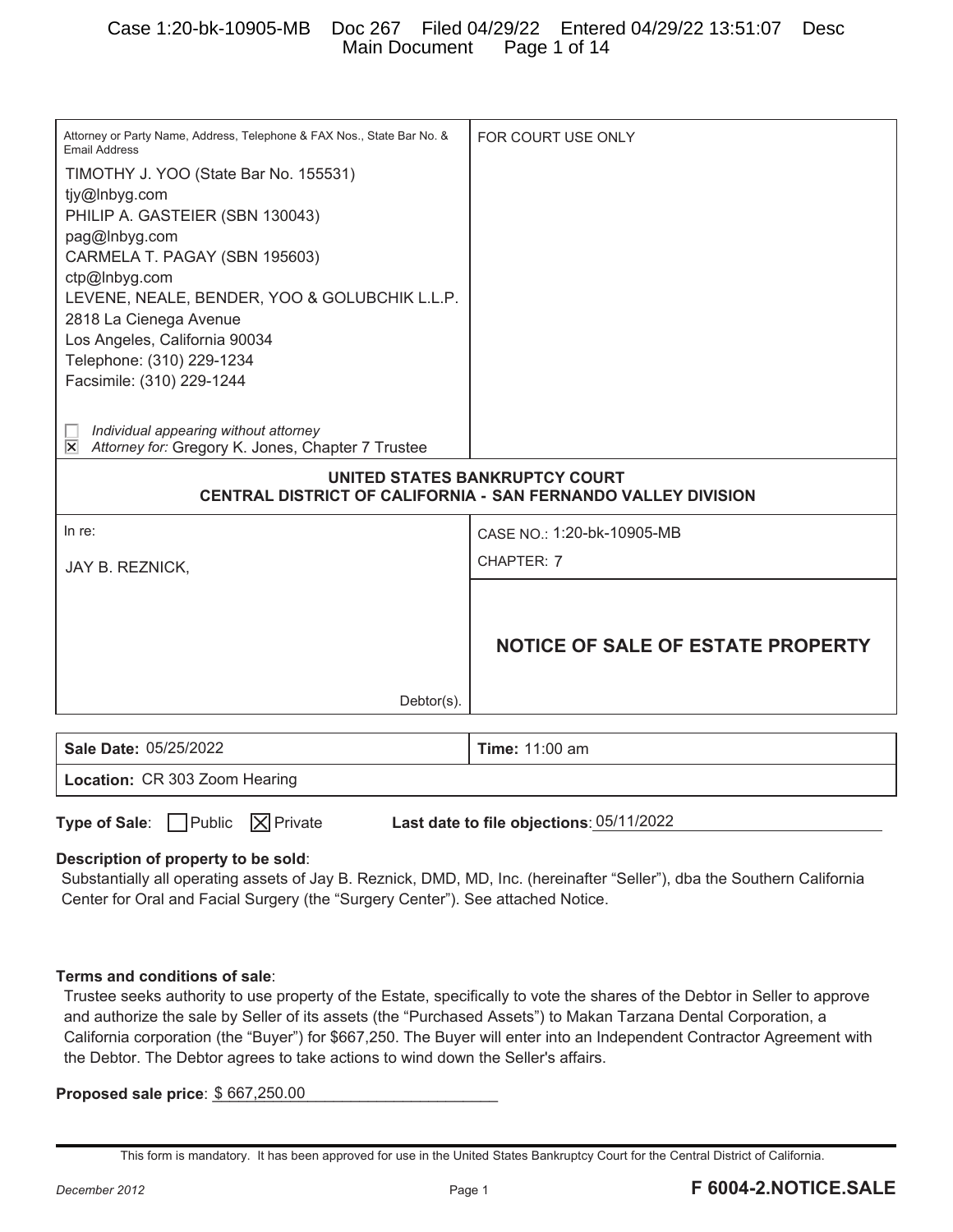### Case 1:20-bk-10905-MB Doc 267 Filed 04/29/22 Entered 04/29/22 13:51:07 Desc Main Document

**Overbid procedure (***if any***)**: None. Purchased Assets are not property of Estate.

**If property is to be sold free and clear of liens or other interests, list date, time and location of hearing:**  N/A

**Contact person for potential bidders (***include name, address, telephone, fax and/or email address***):** N/A

Date: 04/29/2022

This form is mandatory. It has been approved for use in the United States Bankruptcy Court for the Central District of California.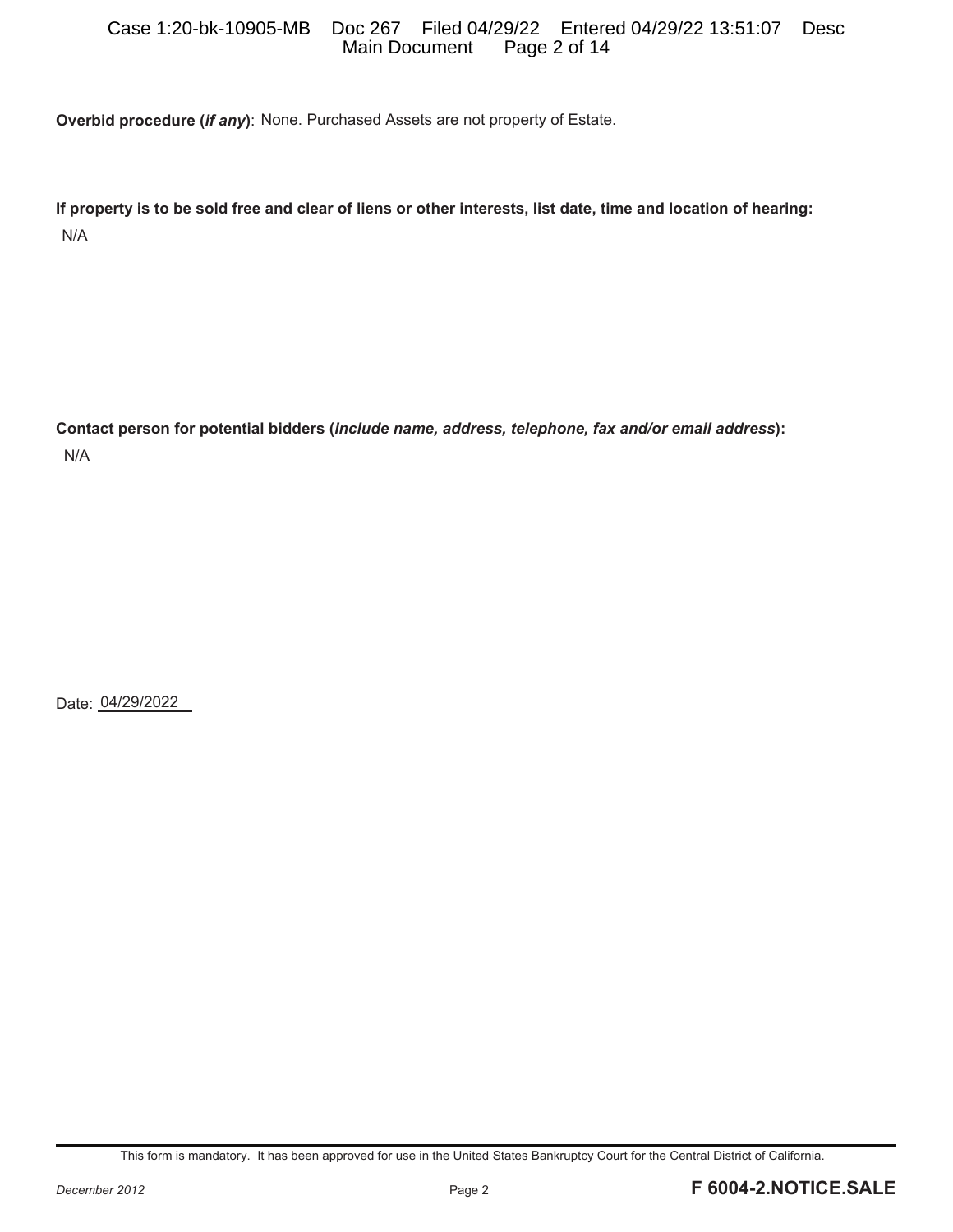|                                                                | Case [1:20-bk-10905-MB<br>Main Document Page 3 of 14                                                                                                                                                                                                                                                                                                                                                                                                                                               | Doc 267 Filed 04/29/22 Entered 04/29/22 13:51:07<br>Desc                                   |  |  |
|----------------------------------------------------------------|----------------------------------------------------------------------------------------------------------------------------------------------------------------------------------------------------------------------------------------------------------------------------------------------------------------------------------------------------------------------------------------------------------------------------------------------------------------------------------------------------|--------------------------------------------------------------------------------------------|--|--|
| $\mathbf 1$<br>$\mathbf{2}$<br>3<br>4<br>5<br>6<br>7<br>8<br>9 | TIMOTHY J. YOO (State Bar No. 155531)<br>PHILIP A. GASTEIER (SBN 130043)<br>CARMELA T. PAGAY (SBN 195603)<br>LEVENE, NEALE, BENDER, YOO & GOLUBCHIK L.L.P.<br>2818 La Cienega Avenue<br>Los Angeles, California 90034<br>Telephone: (310) 229-1234<br>Facsimile: (310) 229-1244<br>Email: tjy@lnbyg.com; pag@lnbyg.com; ctp@lnbyg.com<br>Attorneys for Gregory Kent Jones<br>Chapter 7 Trustee<br>UNITED STATES BANKRUPTCY COURT<br>CENTRAL DISTRICT OF CALIFORNIA<br>SAN FERNANDO VALLEY DIVISION |                                                                                            |  |  |
| 10                                                             |                                                                                                                                                                                                                                                                                                                                                                                                                                                                                                    |                                                                                            |  |  |
| 11                                                             | In re                                                                                                                                                                                                                                                                                                                                                                                                                                                                                              | Case No. 1:20-bk-10905-MB<br>Chapter 7                                                     |  |  |
| 12                                                             | JAY B. REZNICK,                                                                                                                                                                                                                                                                                                                                                                                                                                                                                    |                                                                                            |  |  |
| 13                                                             | Debtor.                                                                                                                                                                                                                                                                                                                                                                                                                                                                                            | NOTICE OF HEARING ON MOTION<br><b>FOR</b><br><b>ENTRY</b><br>OF<br><b>ORDER</b><br>AN      |  |  |
| 14                                                             |                                                                                                                                                                                                                                                                                                                                                                                                                                                                                                    | AUTHORIZING THE<br>TRUSTEE TO<br>USE PROPERTY OF THE ESTATE                                |  |  |
| 15<br>16                                                       |                                                                                                                                                                                                                                                                                                                                                                                                                                                                                                    | (VOTE SHARES OF CORPORATION<br><b>SUPPORT</b><br>OF<br>SALE)<br><b>AND</b><br>$\mathbb{N}$ |  |  |
| 17                                                             |                                                                                                                                                                                                                                                                                                                                                                                                                                                                                                    | <b>GRANTING RELATED RELIEF</b>                                                             |  |  |
| 18                                                             |                                                                                                                                                                                                                                                                                                                                                                                                                                                                                                    | [11 U.S.C. § 362 (b)(1); Federal Rule of<br>Bankruptcy Procedure 6004]                     |  |  |
| 19                                                             |                                                                                                                                                                                                                                                                                                                                                                                                                                                                                                    | Hearing:                                                                                   |  |  |
| 20                                                             |                                                                                                                                                                                                                                                                                                                                                                                                                                                                                                    | Date: May 25, 2022<br>Time: 11:00 a.m.                                                     |  |  |
| 21                                                             |                                                                                                                                                                                                                                                                                                                                                                                                                                                                                                    | Place: Courtroom 303<br><b>U.S. Bankruptcy Court</b>                                       |  |  |
| 22                                                             |                                                                                                                                                                                                                                                                                                                                                                                                                                                                                                    | 21041 Burbank Blvd.<br>Woodland Hills, California                                          |  |  |
| 23                                                             |                                                                                                                                                                                                                                                                                                                                                                                                                                                                                                    |                                                                                            |  |  |
| 24                                                             |                                                                                                                                                                                                                                                                                                                                                                                                                                                                                                    |                                                                                            |  |  |
| 25                                                             |                                                                                                                                                                                                                                                                                                                                                                                                                                                                                                    | TO ALL CREDITORS; THE OFFICE OF THE UNITED STATES TRUSTEE; AND                             |  |  |
| 26                                                             | PARTIES IN INTEREST:                                                                                                                                                                                                                                                                                                                                                                                                                                                                               |                                                                                            |  |  |
| 27                                                             |                                                                                                                                                                                                                                                                                                                                                                                                                                                                                                    |                                                                                            |  |  |
| 28                                                             |                                                                                                                                                                                                                                                                                                                                                                                                                                                                                                    |                                                                                            |  |  |
|                                                                | $\mathbf 1$                                                                                                                                                                                                                                                                                                                                                                                                                                                                                        |                                                                                            |  |  |
|                                                                |                                                                                                                                                                                                                                                                                                                                                                                                                                                                                                    |                                                                                            |  |  |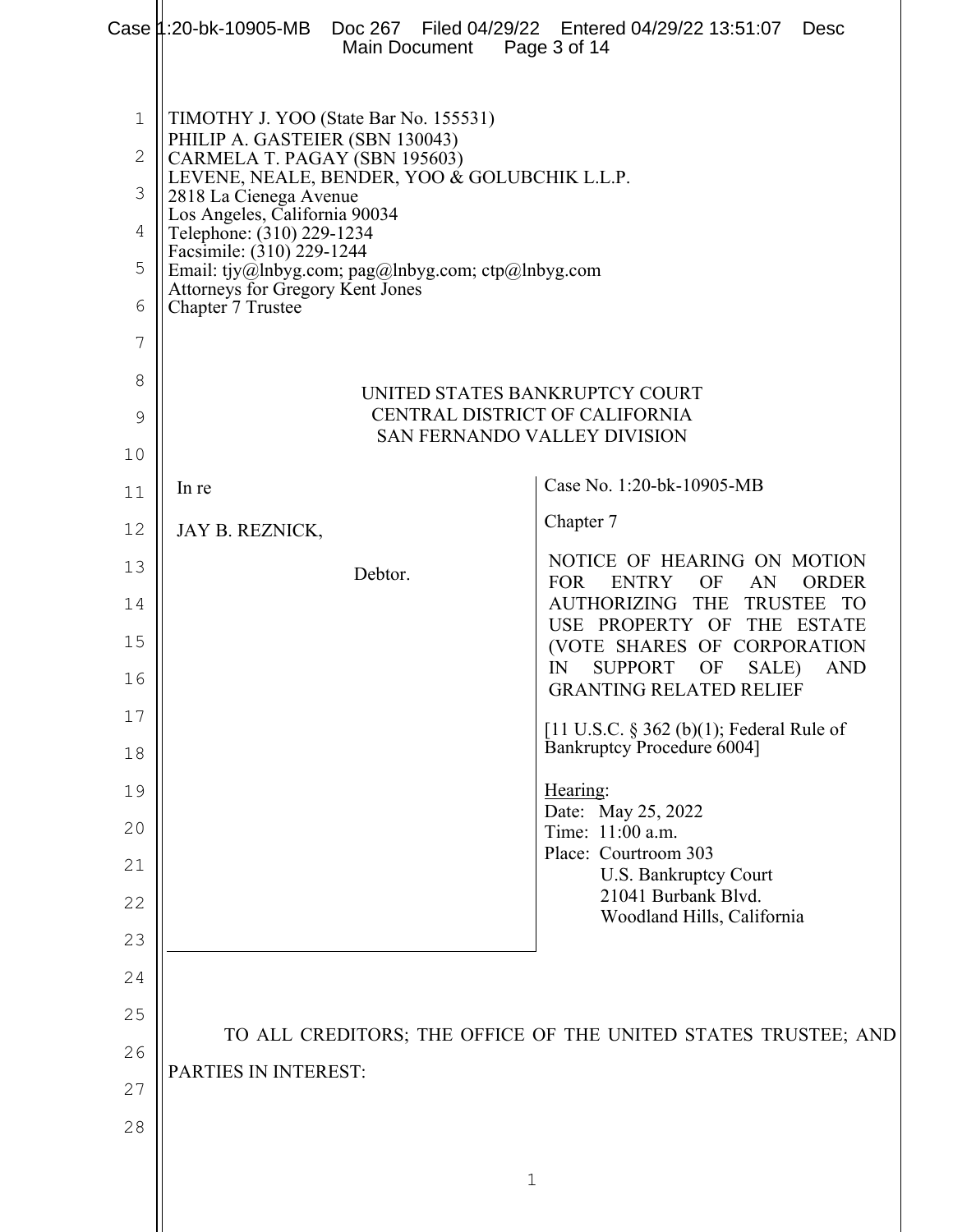### Case 1:20-bk-10905-MB Doc 267 Filed 04/29/22 Entered 04/29/22 13:51:07 Desc Main Document Page 4 of 14

1 2 3 4 5 6 7 8 9 10 11 12 13 14 15 16 17 PLEASE TAKE NOTICE that on May 25, 2022, at 11:00 a.m., or as soon thereafter as the matter may be heard, a hearing will be held before the Honorable Martin Barash, United States Bankruptcy Judge, on the Motion of Gregory Kent Jones, the Chapter 7 Trustee ("Trustee") for the bankruptcy estate ("Estate") of Jay B. Reznick, the debtor herein ("Debtor") for entry of an Order pursuant to 11 U.S.C. §363(b)(1), Federal Rules of Bankruptcy Procedure 2002 and 6004, and Local Bankruptcy Rules 6004-1 and 9013-1, authorizing the Trustee to use property of the Estate, specifically to vote the shares of the Debtor in Jay B. Reznick, DMD, MD, Inc., a California corporation ("Seller"), to approve and authorize the sale by Seller of its assets (the "Purchased Assets") to Makan Tarzana Dental Corporation, a California corporation (the "Buyer"); approving the Agreement for Sale and Purchase of Assets dated April 18, 2022 (the "Sale Agreement"), between the Trustee, the Debtor, Seller and the Buyer, a true and correct copy of which is attached to the Motion as Exhibit A; authorizing the Trustee to take all actions on behalf of Seller and the Estate in furtherance of such sale; authorizing the Trustee to thereafter take all actions to wind down the affairs and to dissolve the Seller; and, granting related relief (the "Motion"). A copy of the Motion is on file with the Bankruptcy Court, and may be obtained by email from the Trustee's counsel, whose email address is in the upper left hand corner of this Notice.

18

19

# **PLEASE TAKE NOTICE that the hearing will be held via Zoom. See Supplemental Notice accompanying this Notice.**

20 21 22 23 24 25 26 Pursuant to the Motion, the Trustee proposes to cause Seller to sell the Purchased Assets for \$667,250.00 cash and then to wind up its affairs. The main asset of the Estate is the Debtor's 100% ownership of Seller, dba the Southern California Center for Oral and Facial Surgery (the "Surgery Center"), which operates an oral surgery center located at 18372 Clark Street, Suite 224, Tanzana, California 91356. In the exercise of his business judgment, the Trustee has decided that actions to vote the shares of Seller in support of the sale of the Purchased Assets and to cause the dissolution of Seller are in the best interest of the Estate and creditors.

- 27
- 28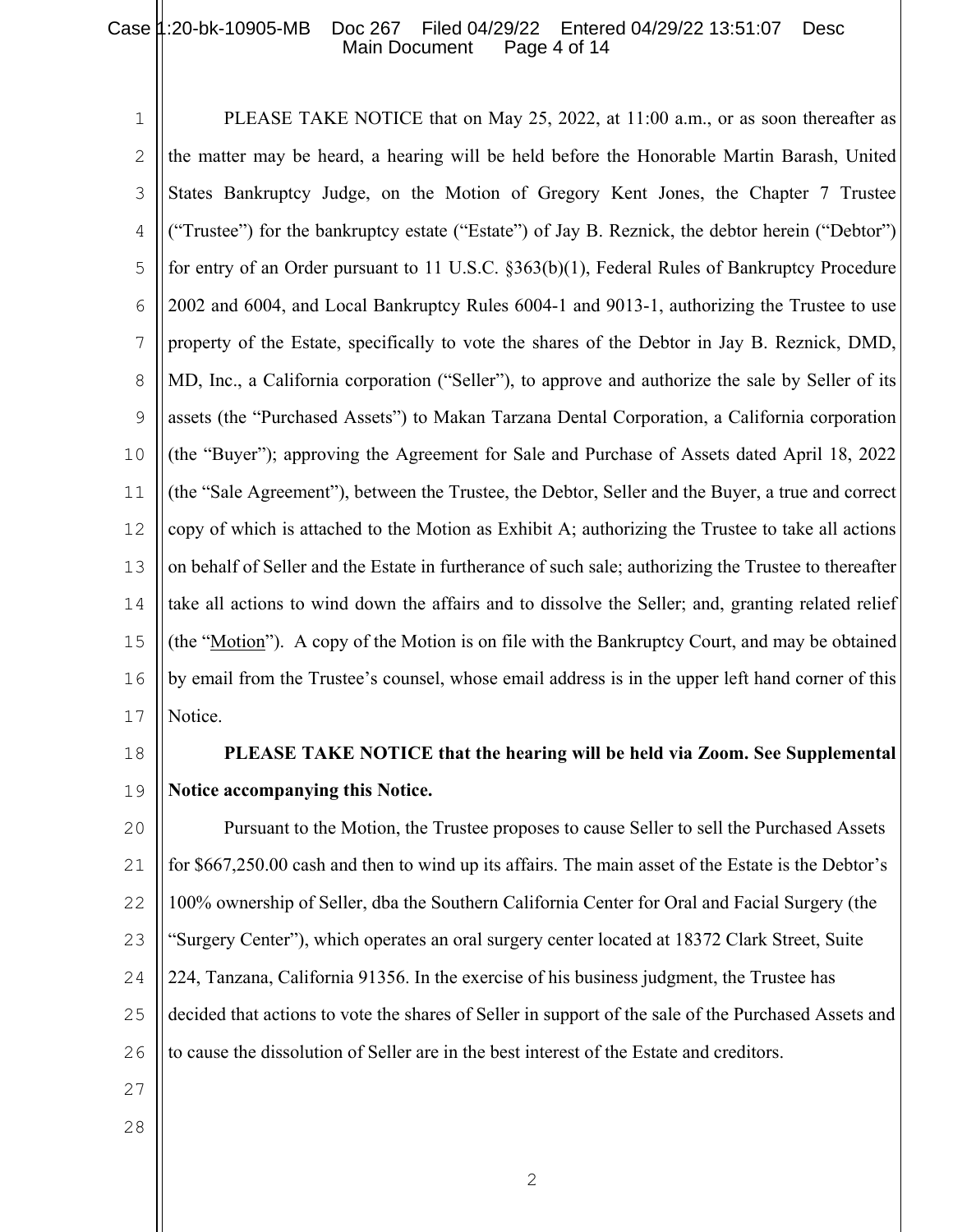### Case 1:20-bk-10905-MB Doc 267 Filed 04/29/22 Entered 04/29/22 13:51:07 Desc Main Document Page 5 of 14

1 2 3 4 5 6 7 8 9 10 11 12 13 14 15 Pursuant to the Sale Agreement, the Buyer will purchase substantially all operating assets of the Seller, including tangible property (such as furnishings, fixtures, equipment, and inventory), intellectual property (such as trade names and domain name), and mixed (such as patient list). The Purchased Assets do not include the Excluded Assets listed in Schedule 1.2 (b) to the Sale Agreement, including, among other things, cash and deposit accounts, accounts receivable, causes of action and rights to refunds. The Debtor is a party to the Sale Agreement for several reasons. Buyer and the Debtor will enter into an Independent Contractor Agreement in the form attached to the Sale Agreement as Exhibit C and Debtor will receive certain payments from Buyer in connection therewith. The Debtor also agrees to cause Seller to terminate all employees and satisfy required employee obligations prior to Closing, to pay and to satisfy all valid and binding obligations of Seller to its creditors, to file final tax returns and to pay all taxes for which Seller is responsible, and to otherwise take the actions necessary to wind down Seller's affairs. The Sale Agreement contains other provisions, including those believed to be customary in this type of transaction. Interested parties should review the Sale Agreement, as this notice contains only a partial summary.

16 17 18 19 20 21 22 23 24 25 26 27 It is estimated that the Estate may receive up to approximately \$300,000.00, more or less, following sale of the Purchased Assets and dissolution of the Seller. The exact amount will depend on a number of variables. Costs of sale, including broker and escrow fees will be paid from Escrow at Closing. The Court granted the Trustee's Application for authority to employ DDSmatch SoCal (the "Broker") as the Trustee's business broker, who marketed the surgery Center and identified the Buyer. The Broker will receive a commission of 10% of the gross sale proceeds at Closing. Escrow fees of Portfolio Escrow are estimated at between \$3,000 and \$4,000. Undisputed lien amounts will also be paid from Escrow at Closing, with the asserted amount of any liens that are disputed by the Trustee as to validity or amount ("Disputed Liens") to be escrowed pending agreement by the Trustee and the lienholder or determination by this Court. Liens of record are estimated at in excess of \$176,000, including an equipment lien, a tax lien and a judgment lien of a prior receiver appointed in the Debtor's divorce action.

28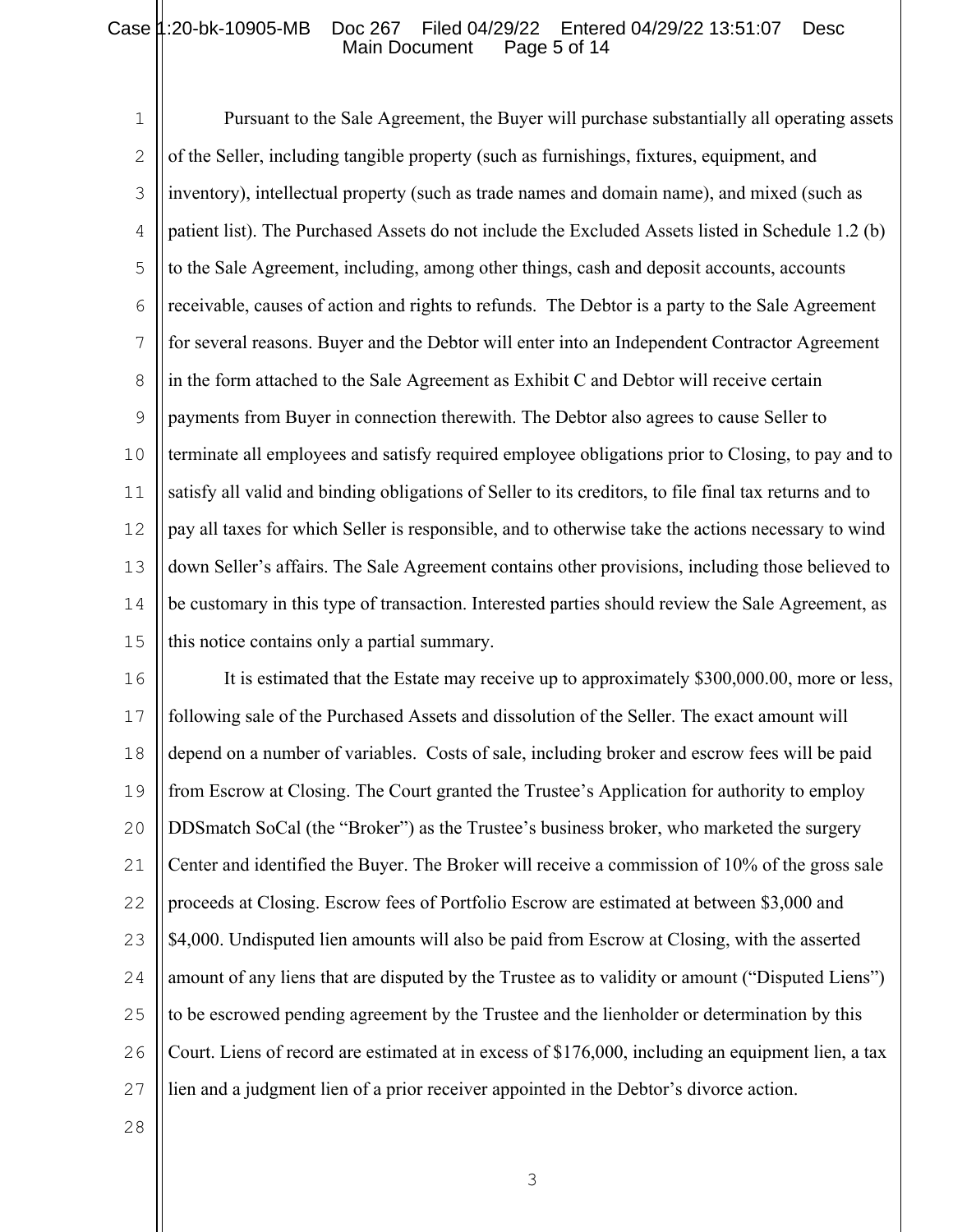## Case 1:20-bk-10905-MB Doc 267 Filed 04/29/22 Entered 04/29/22 13:51:07 Desc Main Document Page 6 of 14

| $1\,$          | From the net proceeds available to Seller from Escrow, the Trustee will exercise his                  |  |  |  |
|----------------|-------------------------------------------------------------------------------------------------------|--|--|--|
| $\mathbf{2}$   | control over the Seller to cause the Seller to satisfy all valid remaining liabilities of the Seller, |  |  |  |
| 3              | either prior to the dissolution of Seller or following dissolution and as a part of the wind-down     |  |  |  |
| $\overline{4}$ | process of Seller. The current liabilities listed on the Seller's December 31, 2022 Balance Sheet     |  |  |  |
| 5              | total \$119,089.82. The Trustee reserves the right to review, contest and dispute all amounts         |  |  |  |
| 6              | except the approved Broker fee. The Trustee is advised that the Seller is a pass-through entity       |  |  |  |
| $\overline{7}$ | for tax purposes, such that income tax consequences will flow through to the Estate. The              |  |  |  |
| $8\,$          | Trustee is further advised that, while the end resulting tax consequences will depend on, among       |  |  |  |
| $\mathsf 9$    | other things, the administrative claims allowed against the Estate, the income tax impact on the      |  |  |  |
| 10             | Estate should not exceed \$25,000.00, and may well be less. Interested parties are referred to the    |  |  |  |
| 11             | Motion for additional information regarding estimated proceeds and potential tax impact on the        |  |  |  |
| 12             | Estate.                                                                                               |  |  |  |
| 13             | The Motion requests that the Court enter an order:                                                    |  |  |  |
| 14             | Authorizing the Trustee to exercise the rights of the Estate as a shareholder of<br>1.                |  |  |  |
| 15             | Seller to approve a sale of the Purchased Assets in the judgment of the Trustee,                      |  |  |  |
| 16             | to approve the dissolution and winding up of the affairs of Seller, and to take                       |  |  |  |
| 17             | such other actions as are consistent therewith in the judgment of the Trustee;                        |  |  |  |
| 18             | 2.<br>Approving the Sale Agreement;                                                                   |  |  |  |
| 19             | Authorizing the Trustee to cause the Seller to pay and satisfy all liens against the<br>3.            |  |  |  |
| 20             | Purchased Assets at the closing of the sale in such amounts as agreed by the                          |  |  |  |
| 21             | Trustee or, in the alternative, to cause the asserted amount of any Disputed Liens                    |  |  |  |
| 22             | to be escrowed pending agreement by the Trustee and the lienholder or                                 |  |  |  |
| 23             | determination by the Court.                                                                           |  |  |  |
| 24             | Reserving the jurisdiction of this Court concerning any disputes regarding the<br>4.                  |  |  |  |
| 25             | Sale Agreement and any Disputed Liens.                                                                |  |  |  |
| 26             | 5.<br>Waiving the 14-day period provided for in the Federal Rules of Bankruptcy                       |  |  |  |
| 27             | Procedure 6004(h); and                                                                                |  |  |  |
| 28             |                                                                                                       |  |  |  |
|                |                                                                                                       |  |  |  |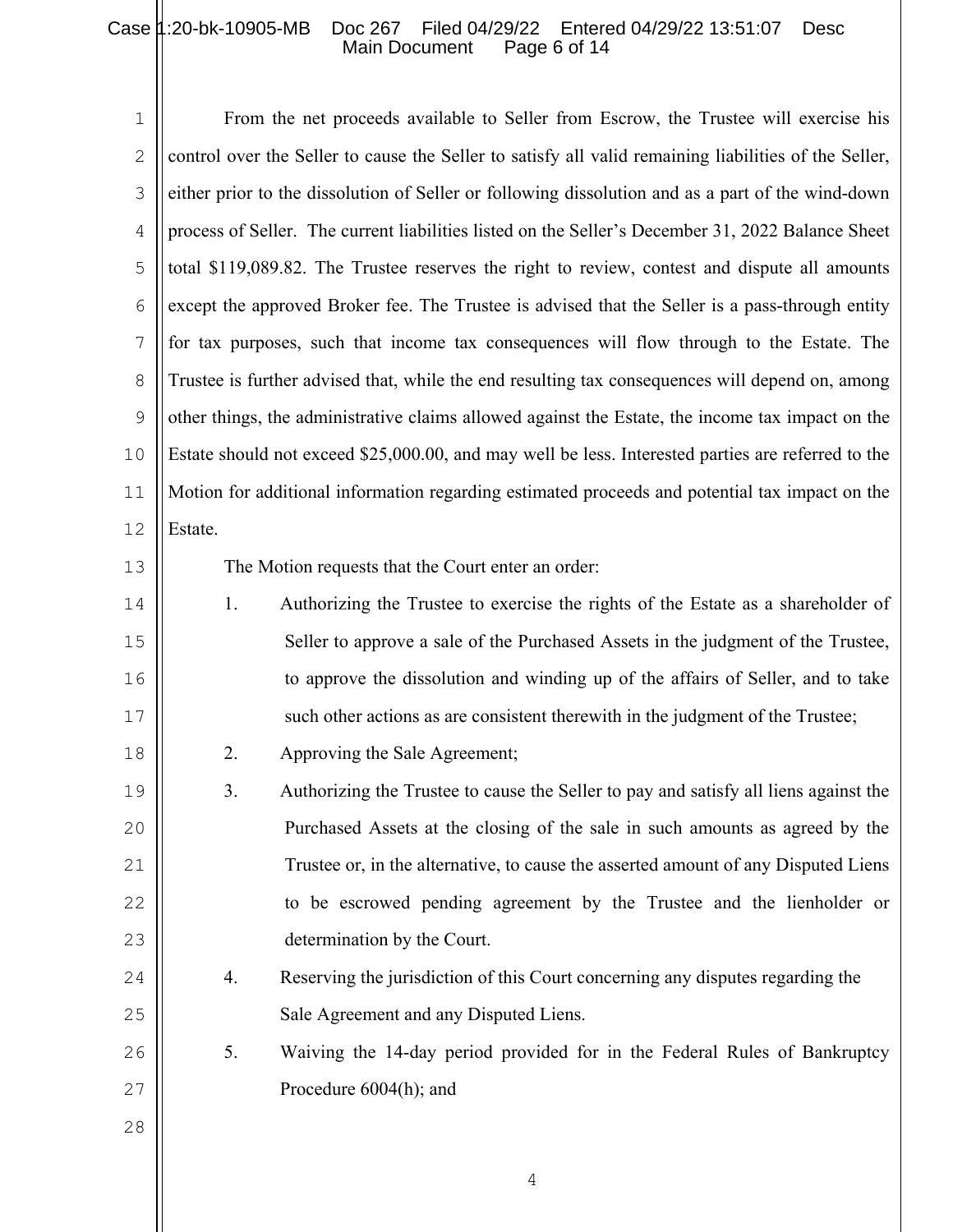1 2 3 4 5 6 7 8 9 10 11 12 13 14 15 16 17 18 19 20 21 22 23 24 25 26 27 28 5 6. Granting such other and further relief as the Court deems just and proper. **PLEASE TAKE FURTHER NOTICE** that the Motion is based upon the accompanying Memorandum of Points and Authorities, the annexed Declarations of Gregory Kent Jones and Jason Owens, the other pleadings and papers on file in this case and such other and further evidence, argument and representations as may be presented to the Court prior to or at the hearing on this Motion. **PLEASE TAKE FURTHER NOTICE** that any objection to any of the relief requested by the Trustee in the Motion must, on or before fourteen (14) days prior to the hearing, be filed with the Court and served upon counsel to the Trustee, whose contact information is set forth in the upper left-hand corner of the first page of this Notice, in compliance with Local Bankruptcy Rule 9013-1(f). PLEASE TAKE FURTHER NOTICE that pursuant to Local Bankruptcy Rule 9013-1(h), the Court may deem the failure of any party in interest to file a timely objection to the Motion to constitute consent to all of the relief requested by the Trustee in the Motion. Dated: April 29, 2022 GREGORY KENT JONES, CHAPTER 7 TRUSTEE By: /s/ Philip A. Gasteier PHILIP GASTEIER LEVENE, NEALE, BENDER, YOO & GOLUBCHIK L.L.P. Attorneys for Chapter 7 Trustee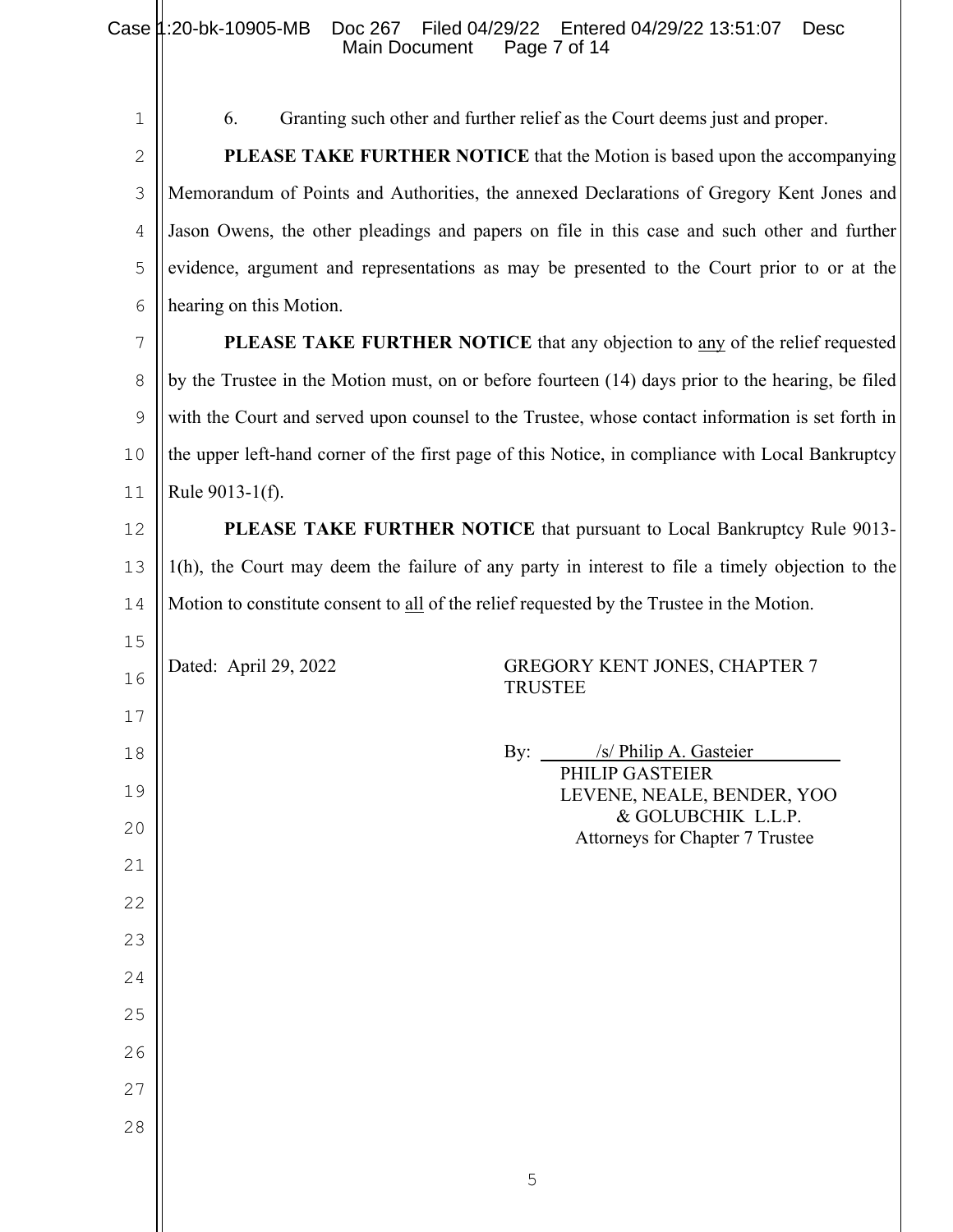|                | Case 1:20-bk-10905-MB<br>Doc 267 Filed 04/29/22 Entered 04/29/22 13:51:07<br><b>Desc</b><br>Page 8 of 14<br>Main Document                                                                                                                                                          |  |  |  |  |  |  |
|----------------|------------------------------------------------------------------------------------------------------------------------------------------------------------------------------------------------------------------------------------------------------------------------------------|--|--|--|--|--|--|
| $\mathbf{1}$   |                                                                                                                                                                                                                                                                                    |  |  |  |  |  |  |
| $\overline{2}$ | <b>PROOF OF SERVICE OF DOCUMENT</b>                                                                                                                                                                                                                                                |  |  |  |  |  |  |
| 3              | I am over the age of 18 and not a party to this bankruptcy case or adversary proceeding. My business<br>address is 2818 La Cienega Avenue, Los Angeles, CA 90034.                                                                                                                  |  |  |  |  |  |  |
| $\overline{4}$ | A true and correct copy of the foregoing document entitled NOTICE OF HEARING ON MOTION FOR<br>ENTRY OF AN ORDER AUTHORIZING THE TRUSTEE TO USE PROPERTY OF THE ESTATE (VOTE                                                                                                        |  |  |  |  |  |  |
| 5              | SHARES OF CORPORATION IN SUPPORT OF SALE) AND GRANTING RELATED RELIEF will be<br>served or was served (a) on the judge in chambers in the form and manner required by LBR 5005-2(d);                                                                                               |  |  |  |  |  |  |
| 6              | and (b) in the manner stated below:                                                                                                                                                                                                                                                |  |  |  |  |  |  |
| $\overline{7}$ | TO BE SERVED BY THE COURT VIA NOTICE OF ELECTRONIC FILING (NEF): Pursuant to<br>1.<br>controlling General Orders and LBR, the foregoing document will be served by the court via NEF and                                                                                           |  |  |  |  |  |  |
| 8              | hyperlink to the document. On April 29, 2022, I checked the CM/ECF docket for this bankruptcy case or<br>adversary proceeding and determined that the following persons are on the Electronic Mail Notice List to<br>receive NEF transmission at the email addresses stated below: |  |  |  |  |  |  |
| 9              |                                                                                                                                                                                                                                                                                    |  |  |  |  |  |  |
| 10             | Richard A Brownstein rbrownstein@lbinsolvency.com,<br>$\bullet$<br>dhaberbush@lbinsolvency.com;vhaberbush@lbinsolvency.com;jborin@lbinsolvency.com;abostic<br>@lbinsolvency.com;haberbushassistant@lbinsolvency.com                                                                |  |  |  |  |  |  |
| 11             | russell.clementson@usdoj.gov<br><b>Russell Clementson</b><br>$\bullet$                                                                                                                                                                                                             |  |  |  |  |  |  |
| 12             | oestrada@ttc.lacounty.gov<br>Oscar Estrada<br>$\bullet$<br>agoodman@andyglaw.com,<br>Andrew Goodman<br>$\bullet$                                                                                                                                                                   |  |  |  |  |  |  |
| 13             | Goodman.AndrewR102467@notify.bestcase.com<br>David R Haberbush<br>dhaberbush@lbinsolvency.com,<br>$\bullet$                                                                                                                                                                        |  |  |  |  |  |  |
| 14             | ahaberbush@lbinsolvency.com,abostic@lbinsolvency.com,vhaberbush@lbinsolvency.com,habe<br>rbush.assistant@gmail.com,jborin@lbinsolvency.com,lbogard@lbinsolvency.com                                                                                                                |  |  |  |  |  |  |
| 15             | Vanessa M Haberbush<br>vhaberbush@lbinsolvency.com,<br>$\bullet$<br>dhaberbush@lbinsolvency.com,ahaberbush@lbinsolvency.com,abostic@lbinsolvency.com,habe                                                                                                                          |  |  |  |  |  |  |
| 16             | rbush.assistant@gmail.com,jborin@lbinsolvency.com,lbogard@lbinsolvency.com<br>sith@cookseylaw.com, sith@ecf.courtdrive.com<br>Sheryl K Ith<br>٠                                                                                                                                    |  |  |  |  |  |  |
| 17             | Gregory Kent Jones (TR) gjones@sycr.com,<br>smjohnson@sycr.com;C191@ecfcbis.com;cpesis@stradlinglaw.com                                                                                                                                                                            |  |  |  |  |  |  |
| 18             | John P Kreis jkreis@kreislaw.com, j.kreis@ca.rr.com<br>Crystle Jane Lindsey crystle@cjllaw.com                                                                                                                                                                                     |  |  |  |  |  |  |
| 19             | Randall P Mroczynski<br>randym@cookseylaw.com<br>ctp@lnbyb.com<br>Carmela Pagay                                                                                                                                                                                                    |  |  |  |  |  |  |
| 20             | James R Selth<br>jim@wsrlaw.net, jselth@yahoo.com;vinnet@ecf.inforuptcy.com<br>United States Trustee (SV)<br>ustpregion16.wh.ecf@usdoj.gov                                                                                                                                         |  |  |  |  |  |  |
| 21             | dan@wsrlaw.net, vinnet@ecf.inforuptcy.com<br>Daniel J Weintraub<br>Timothy J Yoo<br>tiy@Inbyb.com                                                                                                                                                                                  |  |  |  |  |  |  |
| 22             |                                                                                                                                                                                                                                                                                    |  |  |  |  |  |  |
| 23             |                                                                                                                                                                                                                                                                                    |  |  |  |  |  |  |
| 24             |                                                                                                                                                                                                                                                                                    |  |  |  |  |  |  |
| 25             |                                                                                                                                                                                                                                                                                    |  |  |  |  |  |  |
| 26             |                                                                                                                                                                                                                                                                                    |  |  |  |  |  |  |
| 27             |                                                                                                                                                                                                                                                                                    |  |  |  |  |  |  |
| 28             |                                                                                                                                                                                                                                                                                    |  |  |  |  |  |  |
|                |                                                                                                                                                                                                                                                                                    |  |  |  |  |  |  |
|                | This form is mandatory. It has been approved for use by the United States Bankruptcy Court for the Central District of California.<br>F 9013-3.1.PROOF.SERVICE<br>June 2012                                                                                                        |  |  |  |  |  |  |

 $\overline{\phantom{a}}$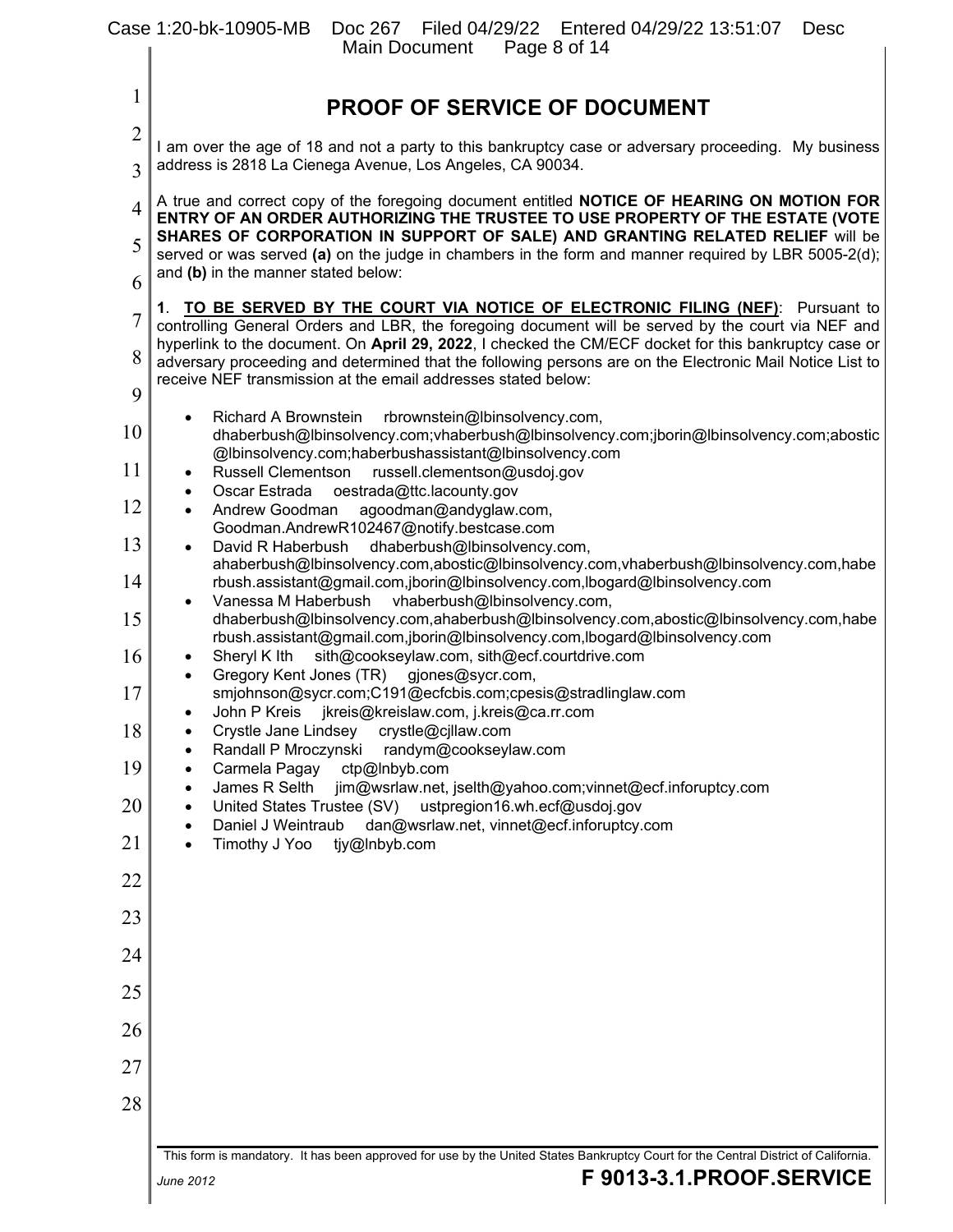### Case 1:20-bk-10905-MB Doc 267 Filed 04/29/22 Entered 04/29/22 13:51:07 Desc Main Document Page 9 of 14

|                          |                                                      | Main Document                                                 | Page 9 of 14                                                                                                                                                                                                                                                                                                                                                                                                                  |
|--------------------------|------------------------------------------------------|---------------------------------------------------------------|-------------------------------------------------------------------------------------------------------------------------------------------------------------------------------------------------------------------------------------------------------------------------------------------------------------------------------------------------------------------------------------------------------------------------------|
| 1<br>$\overline{2}$<br>3 |                                                      | completed no later than 24 hours after the document is filed. | 2. SERVED BY UNITED STATES MAIL: On April 29, 2022, I served the following persons and/or<br>entities at the last known addresses in this bankruptcy case or adversary proceeding by placing a true<br>and correct copy thereof in a sealed envelope in the United States mail, first class, postage prepaid, and<br>addressed as follows. Listing the judge here constitutes a declaration that mailing to the judge will be |
| 4                        |                                                      |                                                               | Makan Tarzana Dental Corporation<br>Attn. Sirish Makan<br>1908 Rue Le Charlene                                                                                                                                                                                                                                                                                                                                                |
| 5                        |                                                      |                                                               | Rancho Palos Verdes, CA 90275                                                                                                                                                                                                                                                                                                                                                                                                 |
| 6                        | Counsel for Buyer:<br>Law Office of Emilio J. Huerta |                                                               | Jay B. Reznick, D.M.D, M.D.<br>16707 Moorpark Street                                                                                                                                                                                                                                                                                                                                                                          |
|                          | P.O. Box 2244                                        |                                                               | Encino, CA 91436                                                                                                                                                                                                                                                                                                                                                                                                              |
| 7                        | Bakersfield, CA 93303                                |                                                               |                                                                                                                                                                                                                                                                                                                                                                                                                               |
| 8                        |                                                      |                                                               | $\boxtimes$ Service List served by U.S. Mail attached                                                                                                                                                                                                                                                                                                                                                                         |
| 9                        |                                                      |                                                               |                                                                                                                                                                                                                                                                                                                                                                                                                               |
| 10                       | 3.                                                   |                                                               | SERVED BY PERSONAL DELIVERY, OVERNIGHT MAIL, FACSIMILE TRANSMISSION OR                                                                                                                                                                                                                                                                                                                                                        |
| 11                       |                                                      |                                                               | <b>EMAIL</b> (state method for each person or entity served): Pursuant to F.R.Civ.P. 5 and/or controlling LBR,<br>on April 29, 2022, I served the following persons and/or entities by personal delivery, overnight mail                                                                                                                                                                                                      |
| 12                       |                                                      |                                                               | service, or (for those who consented in writing to such service method), by facsimile transmission and/or<br>email as follows. Listing the judge here constitutes a declaration that personal delivery on, or overnight                                                                                                                                                                                                       |
| 13                       |                                                      |                                                               | mail to, the judge will be completed no later than 24 hours after the document is filed.                                                                                                                                                                                                                                                                                                                                      |
| 14                       | None.                                                |                                                               |                                                                                                                                                                                                                                                                                                                                                                                                                               |
| 15                       |                                                      |                                                               | I declare under penalty of perjury under the laws of the United States of America that the foregoing is                                                                                                                                                                                                                                                                                                                       |
|                          | true and correct.                                    |                                                               |                                                                                                                                                                                                                                                                                                                                                                                                                               |
| 16                       |                                                      |                                                               |                                                                                                                                                                                                                                                                                                                                                                                                                               |
| 17                       | April 29, 2022                                       | Damon Woo                                                     | /s/ Damon Woo                                                                                                                                                                                                                                                                                                                                                                                                                 |
| 18                       | Date                                                 | <b>Type Name</b>                                              | Signature                                                                                                                                                                                                                                                                                                                                                                                                                     |
| 19                       |                                                      |                                                               |                                                                                                                                                                                                                                                                                                                                                                                                                               |
| 20                       |                                                      |                                                               |                                                                                                                                                                                                                                                                                                                                                                                                                               |
| 21                       |                                                      |                                                               |                                                                                                                                                                                                                                                                                                                                                                                                                               |
| 22                       |                                                      |                                                               |                                                                                                                                                                                                                                                                                                                                                                                                                               |
| 23                       |                                                      |                                                               |                                                                                                                                                                                                                                                                                                                                                                                                                               |
| 24                       |                                                      |                                                               |                                                                                                                                                                                                                                                                                                                                                                                                                               |
| 25                       |                                                      |                                                               |                                                                                                                                                                                                                                                                                                                                                                                                                               |
| 26                       |                                                      |                                                               |                                                                                                                                                                                                                                                                                                                                                                                                                               |
| 27                       |                                                      |                                                               |                                                                                                                                                                                                                                                                                                                                                                                                                               |
| 28                       |                                                      |                                                               |                                                                                                                                                                                                                                                                                                                                                                                                                               |
|                          |                                                      |                                                               | This form is mandatory. It has been approved for use by the United States Bankruptcy Court for the Central District of California.                                                                                                                                                                                                                                                                                            |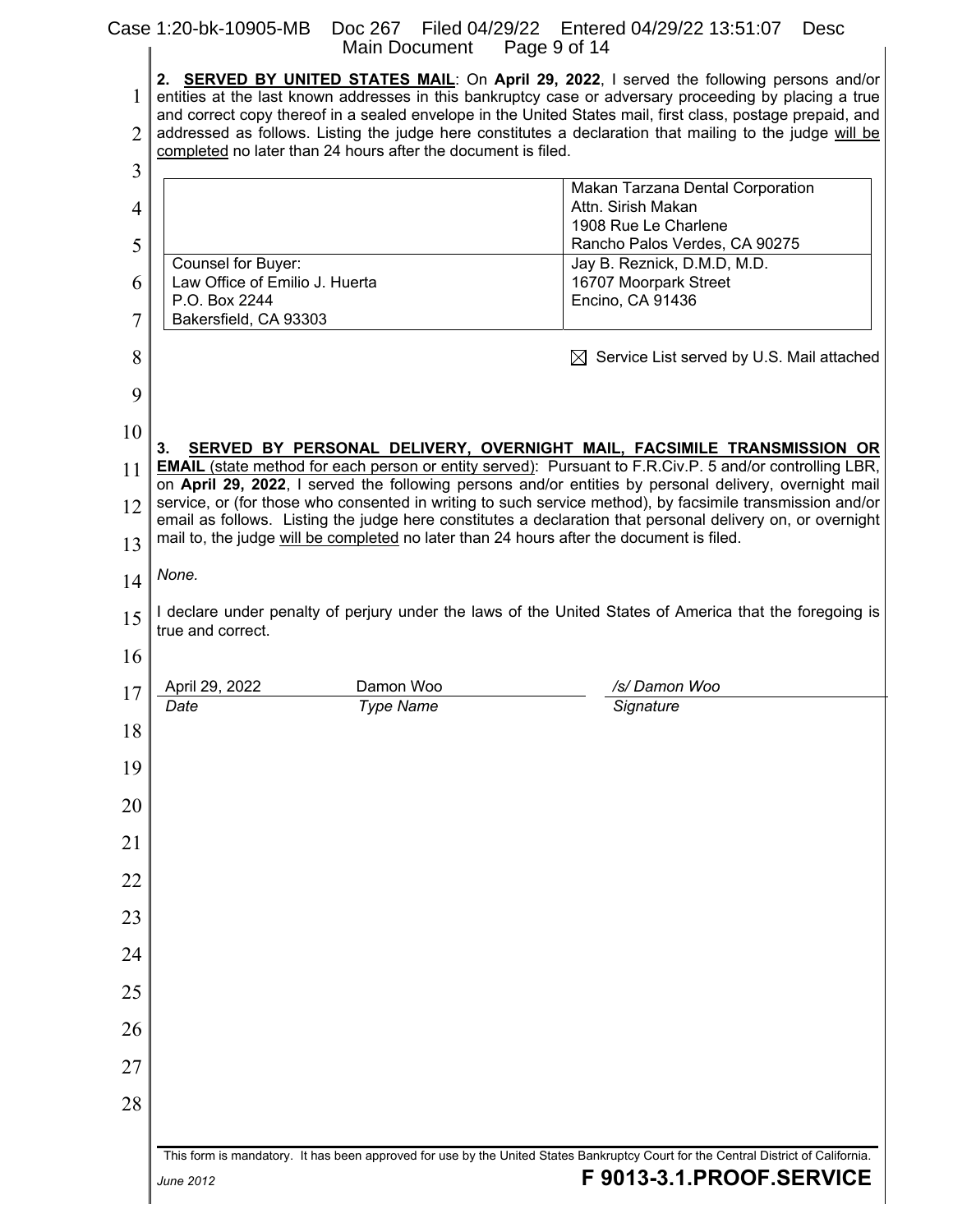**San Fernando Valley Fri Apr 29 12:05:00 PDT 2022** 

 **c/o Randall P. Mroczynski 21041 Burbank Blvd, P.O. Box 297871**  Cooksey, Toolen, Gage, Duffy & Woog **Moodland Hills, CA 91367-6606** Fort Lauderdale, FL 33329-7871  **535 Anton Blvd., 10th Floor Costa Mesa, CA 92626-1947** 

American Express National Bank **Andrew Goodman** Andrew Goodman Citi Cards  **c/o Becket and Lee LLP 555 Marin St Ste 140 P.O. Box 6241 PO Box 3001 Thousand Oaks CA 91360-4103 Sioux Falls, SD 57117-6241 Malvern PA 19355-0701** 

 **Constance Brock, Trustee David M. Cohen Douglas K. Goldwater** 

 **FRANCHISE TAX BOARD Franchise Tax Board Internal Revenue Service** 

 **Jay B. Reznick, DMD, MD, Inc. Laura Whitfield Madeline Reznick** 

Matthew Reznick **Medicus Multimedia, LLC** Rebecca N. Kaufman **Medicus Multimedia, LLC 1788 Shawness Court 18372 Clark St., Suite 224 734 Westholme Ave. Westlake Village, CA 91362-4715 Tarzana, CA 91356-3559 Los Angeles, CA 90024-3316** 

 **Richard Weissman Sallie Mae Sallie Mae Bank 6303 Owensmouth Ave., 10th Fl. P.O. Box 9555 P.O. Box 3229 Woodland Hills, CA 91367-2262 Wilkes-Barre, PA 18773-9555 Wilmington, DE 19804-0229** 

1788 Shawness Ct. **1788 Shawness Ct. 1788 Shawness Ct.** 2014 **1310 Madrid Street 1310 Madrid Street Thousand Oaks, CA 91362-4715 CINCINNATI OH 45201-5229 Marshall, MN 56258-4099** 

Label Matrix for local noticing **Street Attacks (1999)** (1999) (1999) (1999) Label Matrix for local noticing and the Main Document Page 140 atthe 140 atthe ATTN BANKRUPTCY UNIT  **Case 1:20-bk-10905-MB Suite 140 PO BOX 54110 Central District of California Thousand Oaks, CA 91360-4103 LOS ANGELES CA 90054-0110** 

 **TD Auto Finance LLC San Fernando Valley Division American Express** 

 **BANKRUPTCY SECTION MS A340 Bankruptcy Section, MS: A-340 P.O. Box 7346 PO BOX 2952 P.O. Box 2952 Philadelphia, PA 19101-7346 SACRAMENTO CA 95812-2952 Sacramento, CA 95812-2952** 

 **18372 Clark St., Suite 224 5309 1/2 Comercio Way 1035 SE 14th Ave., Apt 6 Tarzana, CA 91356-3559 Woodland Hills, CA 91364-2030 Portland, OR 97214-6111** 

 **Samuel J. Arsht TD Auto Finance TD Auto Finance LLC 1860 Bridgegate St., Suite 100 P.O. Box 9223 P.O. Box 16041**  Westlake Village, CA 91361-1407 **Farmington Hills, MI 48333-9223** Lewiston, ME 04243-9523

Case 1:20-bk-10905-MB Doc 267 Filed 04/29/22 Entered 04/29/22 13:51:07 Desc<br>Entered 04/29/22 13:51:07 Description of the Colle

10990 Wilshire Blvd., 8th Floor **5950 Canoga Ave., Suite 605** Ferguson Case Orr Patterson LLP  **Los Angeles, CA 90024-3918 Woodland Hills, CA 91367-5039 4550 Thousand Oaks Blvd., Suite 250 Thousand Oaks, CA 91362-7204** 

 **Trudy A. Reznick (p)US BANK U.S. Bank, N.A. d/b/a U.S. Bank Equipment Fi**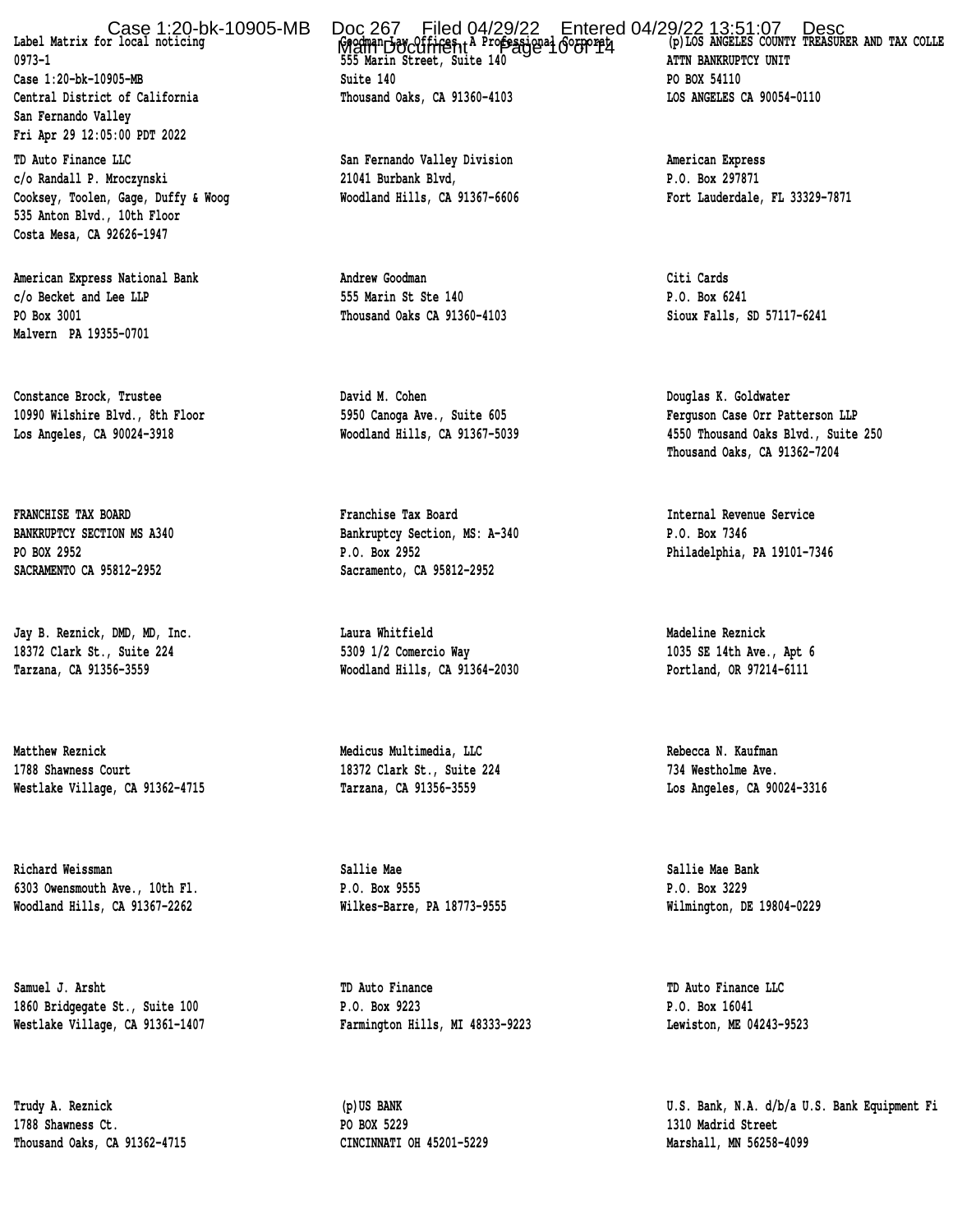Wells Fargo Bank N.A., d/b/a Wells Fargo Aut **Crystle Jane Lindsey Daniel J Weintraub Daniel J Weintraub PO Box 130000 Weintraub & Selth, APC Weintraub and Selth APC Raleigh, NC 27605-1000 11766 Wilshire Blvd. 11766 Wilshire Blvd Ste 450** 

 **Gregory Kent Jones (TR) James R Selth Jay B. Reznick**  Stradling Yocca Carlson & Rauth **Weintraub & Selth APC** 16707 Moorpark St.  **10100 N. Santa Monica Blvd., Suite 1400 11766 Wilshire Blvd Ste 450 Encino, CA 91436-1041 Los Angeles, CA 90067-4140 Los Angeles, CA 90025-6577** 

 **Madeline Reznick Trudy Reznick 1788 Shawness Ct 1788 Shawness Ct Westlake Village, CA 91362-4715 Westlake Village, CA 91362-4715** 

Case 1:20-bk-10905-MB Doc 267 Filed 04/29/22 Entered 04/29/22 13:51:07 Duited States Trustee (SV)  **915 Wilshire Blvd, Suite 1850 5171 Verdugo Way P.O. Box 29704 Los Angeles, CA 90017-3560 Camarillo, CA 93012-8603 Phoenix, AZ 85038-9704**  Doc 267 Filed 04/29/22 Entered 04/29/22 13:51:07 Desc Mattra Bovety Pretht Child Page 11 of 14

 **Los Angeles, CA 90025-6553** 

 **Suite 1170 Los Angeles, CA 90025-6577** 

 **The preferred mailing address (p) above has been substituted for the following entity/entities as so specified by said entity/entities in a Notice of Address filed pursuant to 11 U.S.C. 342(f) and Fed.R.Bank.P. 2002 (g)(4).** 

 **LOS ANGELES COUNTY TREASURER AND TAX COLLECT (d)LOS ANGELES COUNTY TREASURER AND TAX COLLE U.S. Bank National Association**  PO BOX 54110 **Bankruptcy Department PO BOX 54110 Bankruptcy Department LOS ANGELES, CA 90054-0110 LOS ANGELES CA 90054-0110 PO Box 108** 

 **Saint Louis MO 63166-0108** 

 **(d)US Bank P.O. Box 6352 Fargo, ND 58125-6352** 

 **The following recipients may be/have been bypassed for notice due to an undeliverable (u) or duplicate (d) address.** 

(u) CASE REOP/CONV/OR CLOSED WITHOUT A TRUSTEE (u) Courtesy NEF **1988** (u) DDSmatch SoCal

 **(u)Levene, Neale, Bender Yoo & Brill LLP (u)Weintraub & Selth APC (u)Wells Fargo Bank, N.A. d/b/a Wells Fargo A**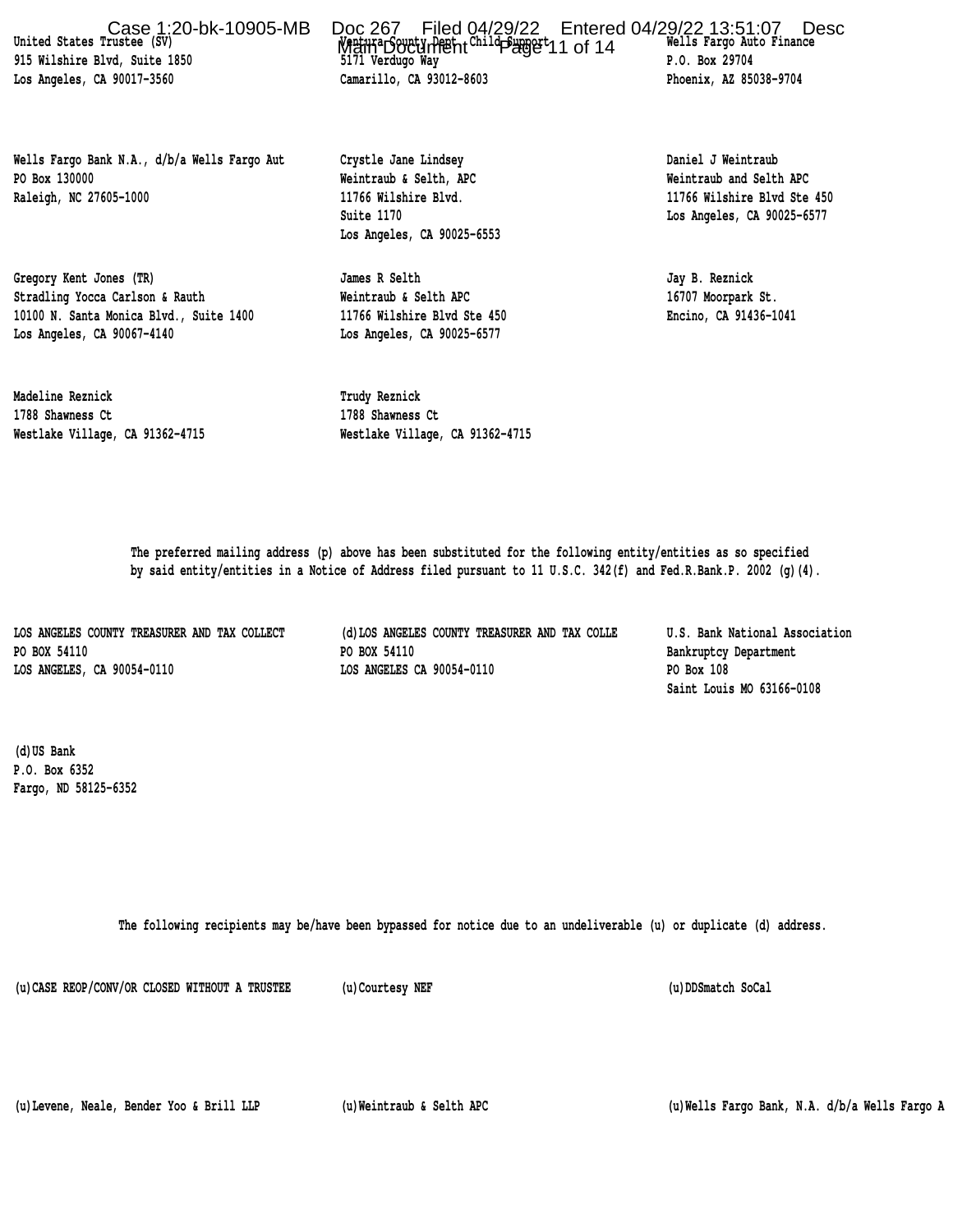| Case 1:20-bk-10905-MB |                     |  |               | Doc 267 Filed 04/29/22 Entered 04/29/22 13:51:07 | <b>Desc</b> |
|-----------------------|---------------------|--|---------------|--------------------------------------------------|-------------|
| (u) Dena A Kleeman    | <b>MammBocument</b> |  | Page 12 of 14 | (u) Matthew Reznick                              |             |

 **(u)Richard Weissman End of Label Matrix** 

 **Mailable recipients 40 Bypassed recipients 10**   $_{\rm Total}$  50  $_{\rm 50}$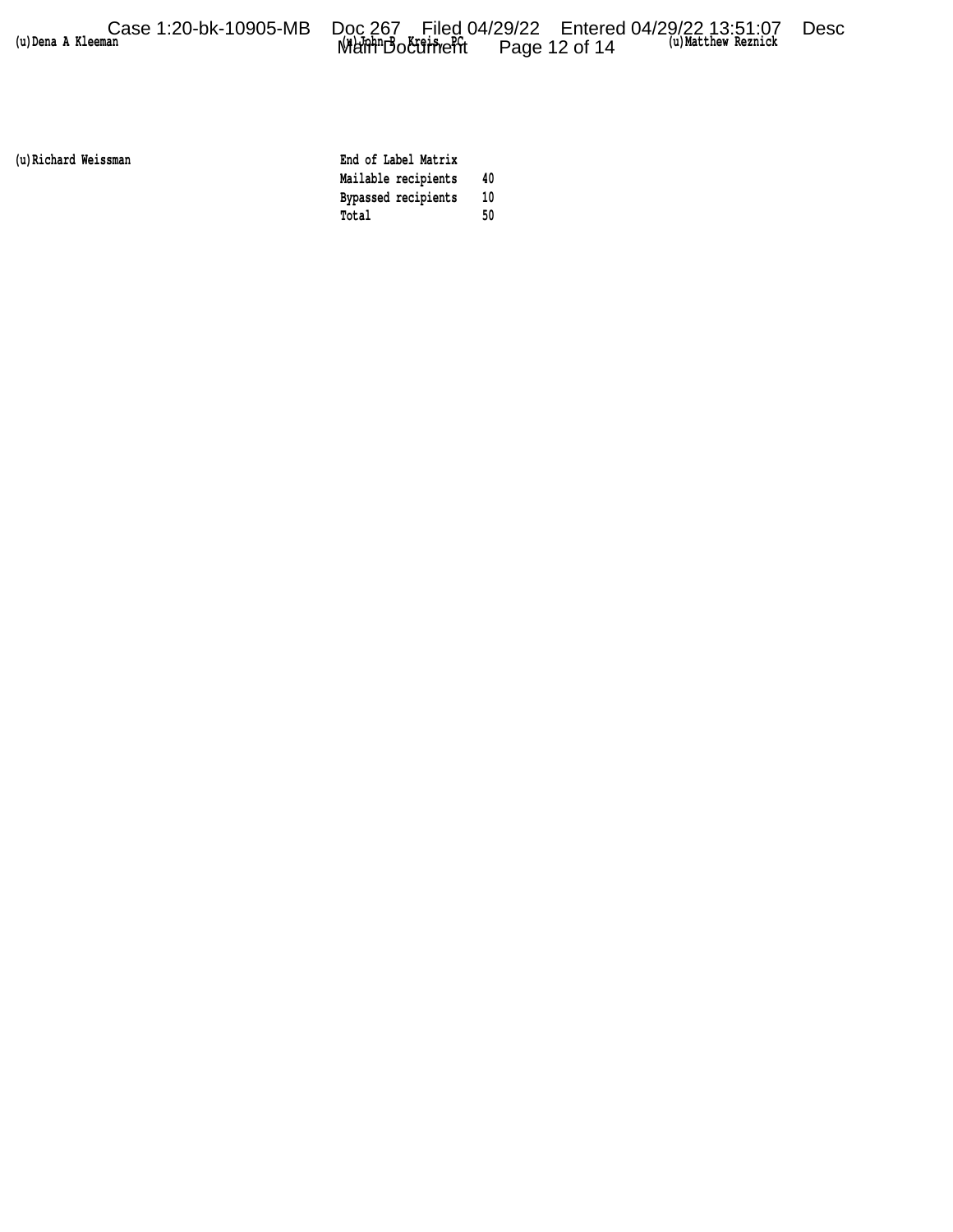|                | Case 1:20-bk-10905-MB<br>Doc 267 Filed 04/29/22 Entered 04/29/22 13:51:07<br><b>Desc</b><br>Main Document<br>Page 13 of 14                                                                                                                                                                     |  |  |  |  |
|----------------|------------------------------------------------------------------------------------------------------------------------------------------------------------------------------------------------------------------------------------------------------------------------------------------------|--|--|--|--|
| $\mathbf{1}$   | <b>PROOF OF SERVICE OF DOCUMENT</b>                                                                                                                                                                                                                                                            |  |  |  |  |
| $\overline{2}$ |                                                                                                                                                                                                                                                                                                |  |  |  |  |
| 3              | I am over the age of 18 and not a party to this bankruptcy case or adversary proceeding. My business<br>address is 2818 La Cienega Avenue, Los Angeles, CA 90034.                                                                                                                              |  |  |  |  |
| $\overline{4}$ | A true and correct copy of the foregoing document entitled NOTICE OF SALE OF ESTATE PROPERTY<br>will be served or was served (a) on the judge in chambers in the form and manner required by LBR                                                                                               |  |  |  |  |
| 5              | 5005-2(d); and (b) in the manner stated below:                                                                                                                                                                                                                                                 |  |  |  |  |
| 6              | 1. TO BE SERVED BY THE COURT VIA NOTICE OF ELECTRONIC FILING (NEF): Pursuant to<br>controlling General Orders and LBR, the foregoing document will be served by the court via NEF and<br>hyperlink to the document. On April 29, 2022, I checked the CM/ECF docket for this bankruptcy case or |  |  |  |  |
| 7<br>8         | adversary proceeding and determined that the following persons are on the Electronic Mail Notice List to<br>receive NEF transmission at the email addresses stated below:                                                                                                                      |  |  |  |  |
|                | Richard A Brownstein rbrownstein@lbinsolvency.com,                                                                                                                                                                                                                                             |  |  |  |  |
| 9<br>10        | dhaberbush@lbinsolvency.com;vhaberbush@lbinsolvency.com;jborin@lbinsolvency.com;abostic<br>@lbinsolvency.com;haberbushassistant@lbinsolvency.com<br>Russell Clementson russell.clementson@usdoj.gov<br>٠                                                                                       |  |  |  |  |
| 11             | Oscar Estrada<br>oestrada@ttc.lacounty.gov<br>٠                                                                                                                                                                                                                                                |  |  |  |  |
|                | Andrew Goodman<br>agoodman@andyglaw.com,<br>$\bullet$<br>Goodman.AndrewR102467@notify.bestcase.com                                                                                                                                                                                             |  |  |  |  |
| 12             | dhaberbush@lbinsolvency.com,<br>David R Haberbush<br>$\bullet$<br>ahaberbush@lbinsolvency.com,abostic@lbinsolvency.com,vhaberbush@lbinsolvency.com,habe                                                                                                                                        |  |  |  |  |
| 13             | rbush.assistant@gmail.com,jborin@lbinsolvency.com,lbogard@lbinsolvency.com<br>Vanessa M Haberbush<br>vhaberbush@lbinsolvency.com,<br>$\bullet$                                                                                                                                                 |  |  |  |  |
| 14             | dhaberbush@lbinsolvency.com,ahaberbush@lbinsolvency.com,abostic@lbinsolvency.com,habe<br>rbush.assistant@gmail.com,jborin@lbinsolvency.com,lbogard@lbinsolvency.com                                                                                                                            |  |  |  |  |
| 15             | sith@cookseylaw.com, sith@ecf.courtdrive.com<br>Sheryl K Ith<br>$\bullet$<br>Gregory Kent Jones (TR) gjones@sycr.com,<br>$\bullet$                                                                                                                                                             |  |  |  |  |
| 16             | smjohnson@sycr.com;C191@ecfcbis.com;cpesis@stradlinglaw.com<br>John P Kreis jkreis@kreislaw.com, j.kreis@ca.rr.com<br>$\bullet$                                                                                                                                                                |  |  |  |  |
| 17             | Crystle Jane Lindsey crystle@cjllaw.com                                                                                                                                                                                                                                                        |  |  |  |  |
| 18             | Randall P Mroczynski randym@cookseylaw.com<br>Carmela Pagay ctp@lnbyb.com                                                                                                                                                                                                                      |  |  |  |  |
| 19             | James R Selth<br>jim@wsrlaw.net, jselth@yahoo.com;vinnet@ecf.inforuptcy.com<br>United States Trustee (SV)<br>ustpregion16.wh.ecf@usdoj.gov                                                                                                                                                     |  |  |  |  |
| 20             | Daniel J Weintraub<br>dan@wsrlaw.net, vinnet@ecf.inforuptcy.com<br>Timothy J Yoo<br>tiy@Inbyb.com                                                                                                                                                                                              |  |  |  |  |
| 21             |                                                                                                                                                                                                                                                                                                |  |  |  |  |
| 22             |                                                                                                                                                                                                                                                                                                |  |  |  |  |
| 23             |                                                                                                                                                                                                                                                                                                |  |  |  |  |
| 24             |                                                                                                                                                                                                                                                                                                |  |  |  |  |
| 25             |                                                                                                                                                                                                                                                                                                |  |  |  |  |
| 26             |                                                                                                                                                                                                                                                                                                |  |  |  |  |
| 27             |                                                                                                                                                                                                                                                                                                |  |  |  |  |
| 28             |                                                                                                                                                                                                                                                                                                |  |  |  |  |
|                |                                                                                                                                                                                                                                                                                                |  |  |  |  |
|                | This form is mandatory. It has been approved for use by the United States Bankruptcy Court for the Central District of California.<br>F 9013-3.1.PROOF.SERVICE<br>June 2012                                                                                                                    |  |  |  |  |

 $\overline{\phantom{a}}$